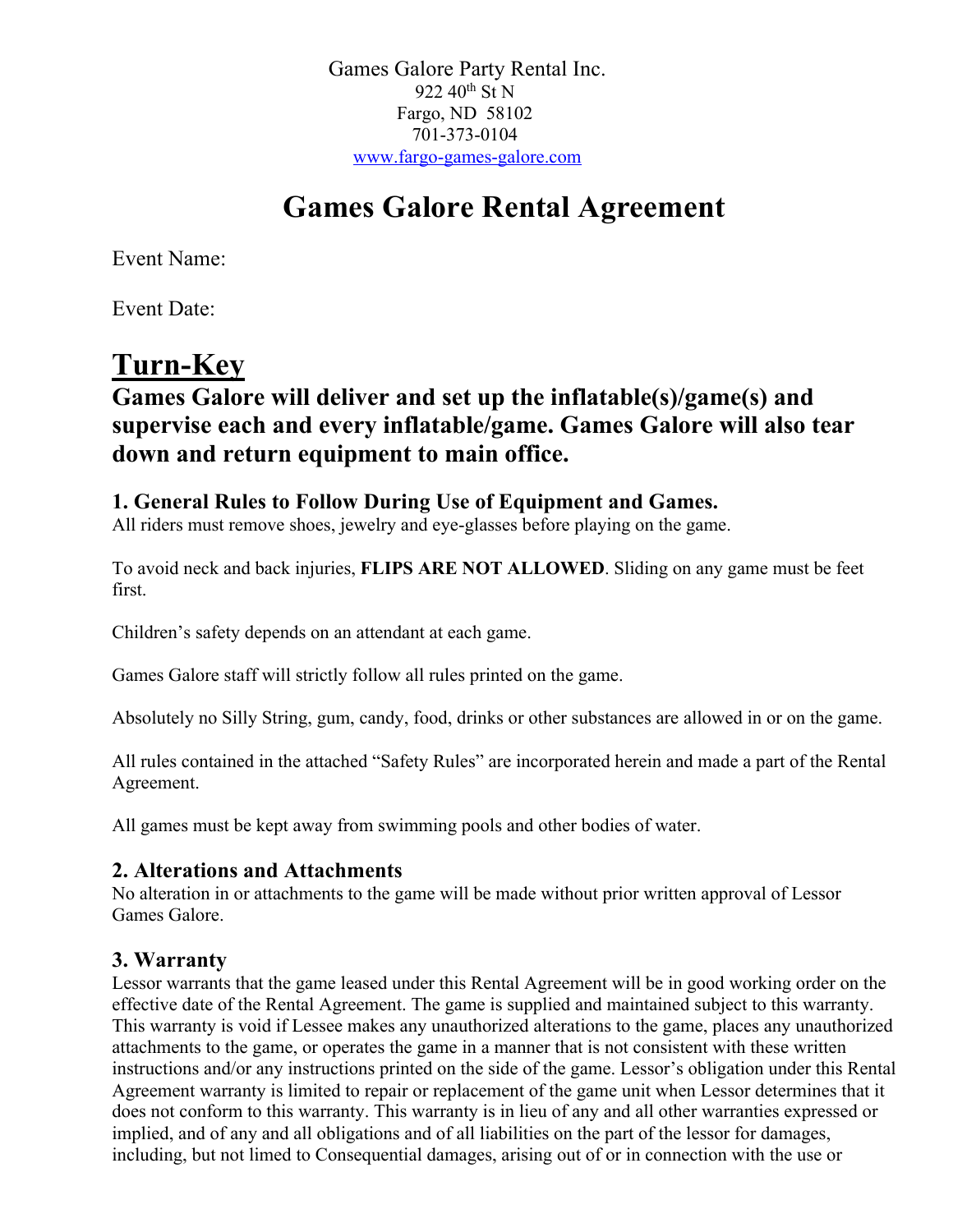performance of the game. Lessor reserves the right to replace the game pertaining to the Rental Agreement with another game of equal or greater value if the said game is not in safe or proper working order due to circumstances beyond Lessor's control.

#### 4. **Title to game**

Lessee agrees to keep the game in his/her custody and not to sublease, rent, sell, remove from the delivery address, or otherwise transfer such game unit. The game will remain the property of the Lessor and may be remove by Lessor at any time after the termination of this Rental Agreement.

#### **5. Release of Liability**

Lessor and its officers, employees and agents are not responsible for any damage to the Lessee's property resulting from the delivery and/or operation of the game or any other rental equipment including, but not limited to, any damage to Lessee's lawn and or grounds.

#### 6. **Entire Agreement**

The Rental Agreement constitutes the full agreement between Lessor and Lessee. Time is of the essence in this Rental Agreement. The receipt of the game and/or rental equipment that is the subject of this Rental Agreement is in good working order and repair and this is so acknowledged by Lessee. There will be a \$25 fee for returned checks.

#### **7. Rain Policy**

Lessee agrees to pay 50% of the rental cost at the time of booking unless otherwise provided by the Lessor. The balance of the cost is to be paid prior to the event starting. If the games cannot be operated because of weather related to wind, rain, or other climatic issues at the start of the event, the Lessee is not obligated to pay the balance of the contract until the service can be performed. Any additional mileage or transportation costs will be added to the revised contract reflecting the postponement.

#### **8. Cotton Candy, Popcorn, Generators and other Electrical or Gas-Powered Equipment**

Lessee agrees to never service a game, rental equipment, or unit when plugged into an electrical outlet. Make sure unit is grounded. Plug unit into a grounded receptacle only. Be sure that the switch is in the OFF position before plugging unit in.

| Lessor: Games Galore Party Rental Inc.<br>By<br>Authorized Representative for Games Galore Party Rental Inc. |       | Date: 12/29/2021 |
|--------------------------------------------------------------------------------------------------------------|-------|------------------|
| Lessee:                                                                                                      | Date: |                  |

We are determined to provide the best service in the industry. It is the driver's responsibility to make sure the game is properly staked down and in reasonably clean condition. If you feel that the driver has not done a satisfactory job in setting up the game, please call us immediately 701-373-0104.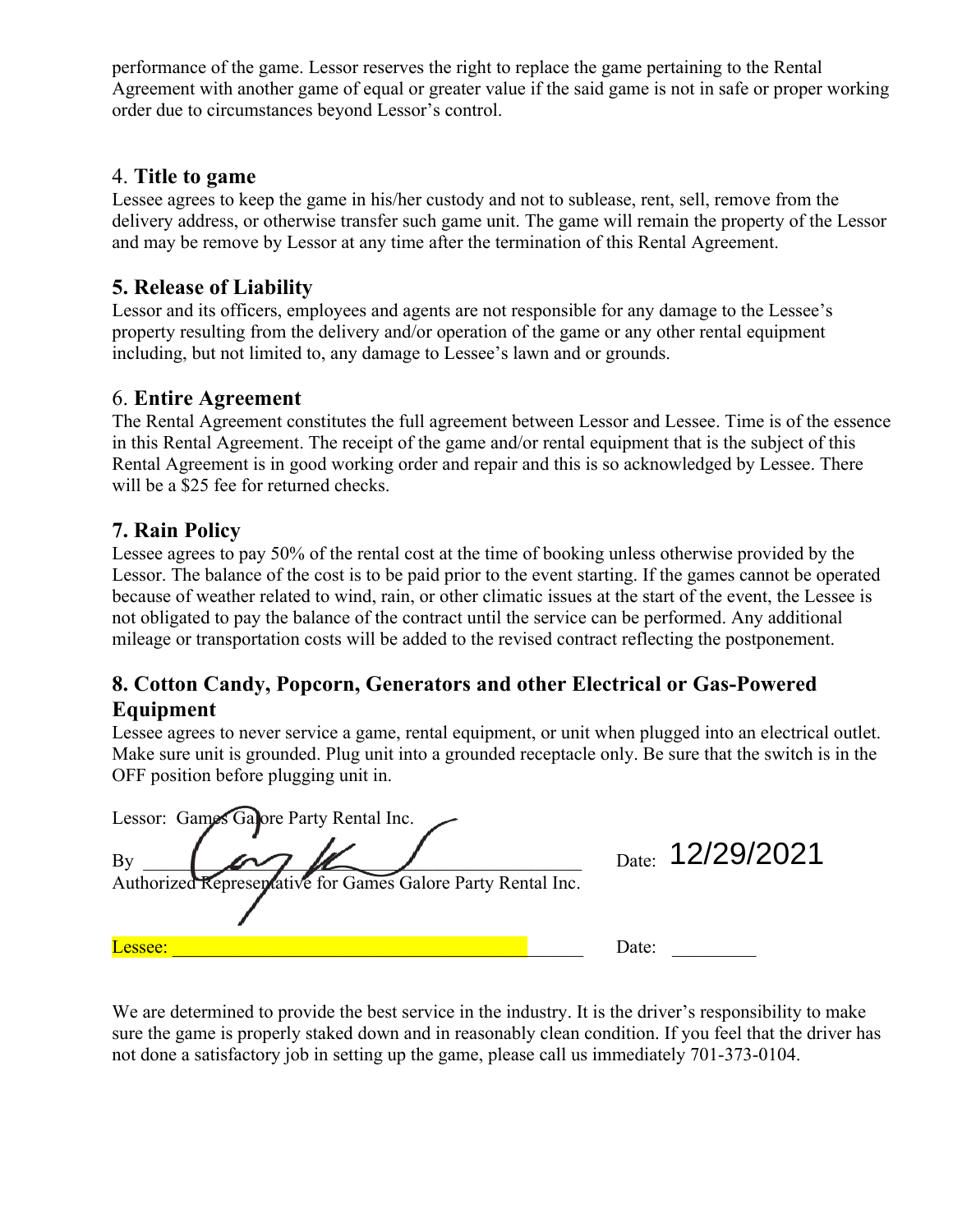Games Galore Party Rental Inc. 922 40<sup>th</sup> St N Fargo, ND 58102 701-373-0104 www.fargo-games-galore.com

#### **Safety Rules**

Adult supervision of all children is required at all times.

Only Games Galore Party Rental staff may set up and take down your game unless authorized by Games Galore management.

Children must remove shoes, jewelry and eyeglasses before entering bounce house or game.

Keep all sharp objects away from inflatable bounce houses and games.

Keep all pets away from bounce houses and games.

Keep all food, drinks and snacks away from bounce houses and games.

Stay out of bounce houses and games in strong wind or thunderstorms.

Bounce houses and games need to be deflated and not used in winds 20 MPH and higher.

Bounce houses and games need to be deflated during thunderstorms.

After unit is deflated, please use mat to cover blower during rain or thunderstorms.

Keep all party toys such as Silly String and other toys away from bounce houses and games. Silly String (and similar products) destroys the fabric; it is prohibited around Games Galore Party Rental Inc. inflatables.

Sign here to signify that you have read and understand all the items listed and explained above.

Print Name:

Signature: \_\_\_\_\_\_\_\_\_\_\_\_\_\_\_\_\_\_\_\_\_\_\_\_\_\_\_\_\_\_\_\_\_\_\_\_ Date: \_\_\_\_\_\_\_\_\_\_\_\_